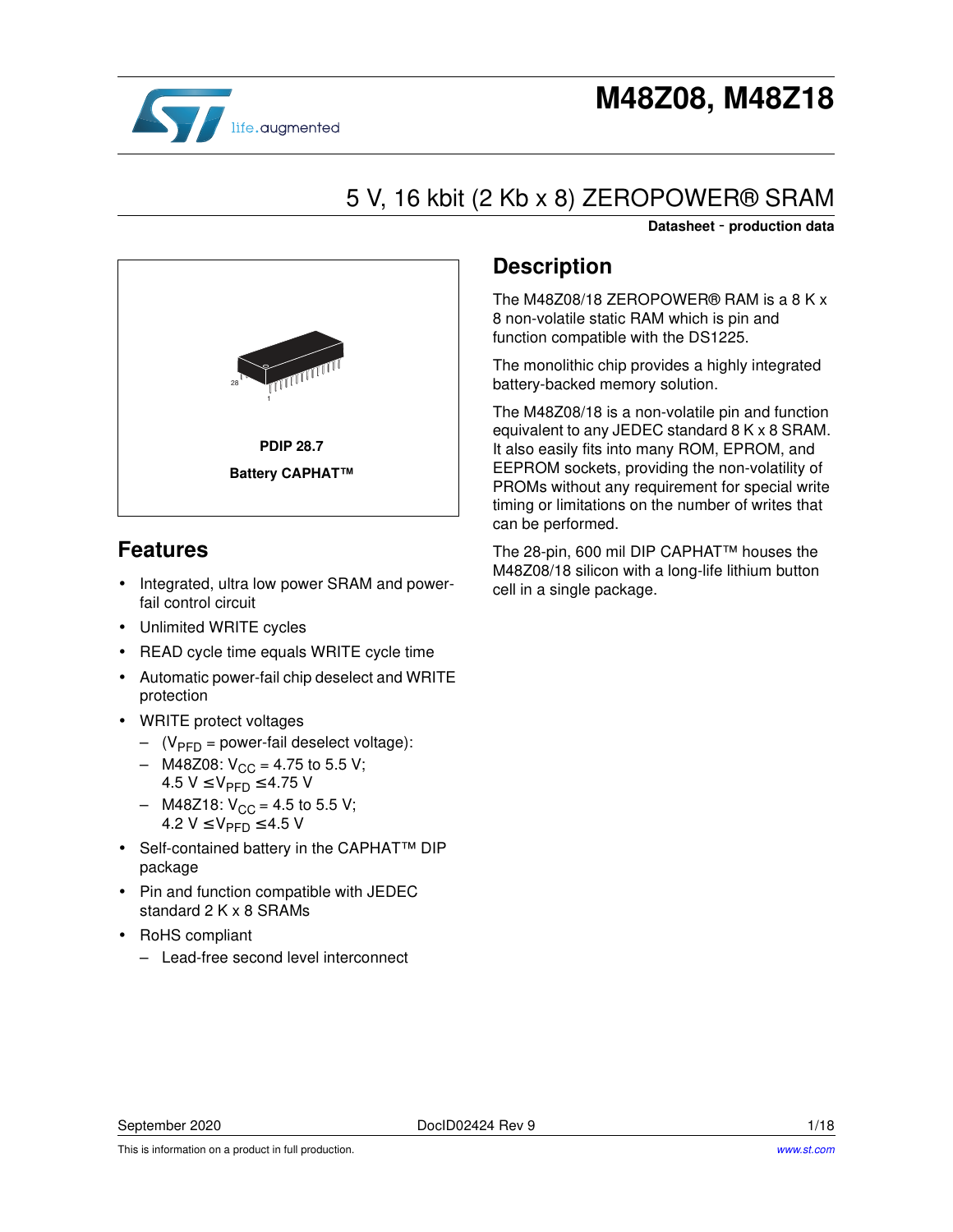# **Contents**

| $\mathbf{1}$     |     |
|------------------|-----|
| $\overline{2}$   |     |
| 3                |     |
|                  | 3.1 |
|                  | 3.2 |
|                  | 3.3 |
|                  | 3.4 |
| $\boldsymbol{4}$ |     |
| 5                |     |
| 6                |     |
| $\overline{7}$   |     |
| 8                |     |
| 9                |     |

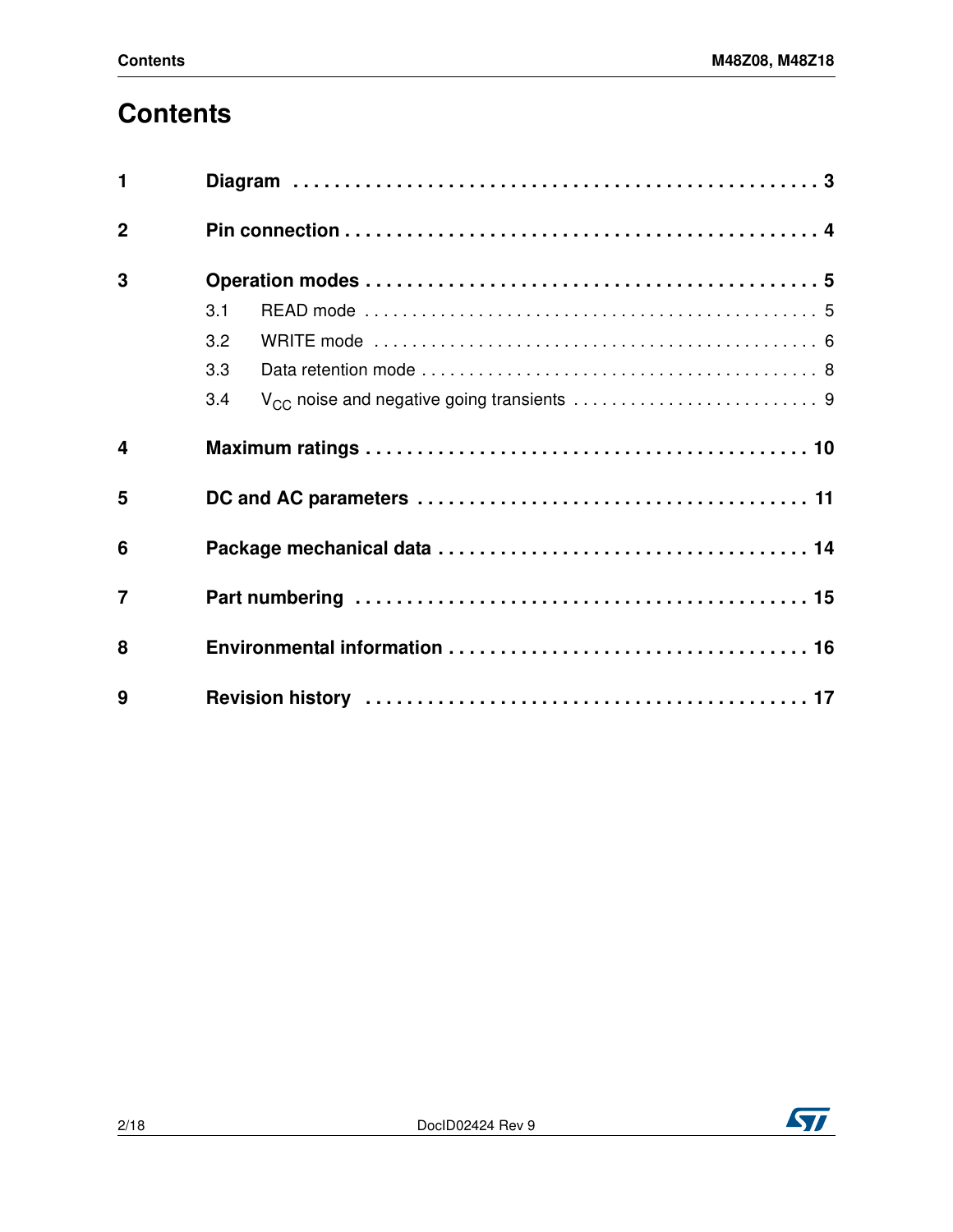## **1 Diagram**



#### **Table 1. Signal names**

| A0-A12                  | Address inputs           |
|-------------------------|--------------------------|
| DQ0-DQ7                 | Data inputs / outputs    |
| Ē                       | Chip enable              |
| $\overline{G}$          | Output enable            |
| $\overline{\mathsf{w}}$ | WRITE enable             |
| $\rm v_{cc}$            | Supply voltage           |
| $V_{SS}$                | Ground                   |
| <b>NC</b>               | Not connected internally |

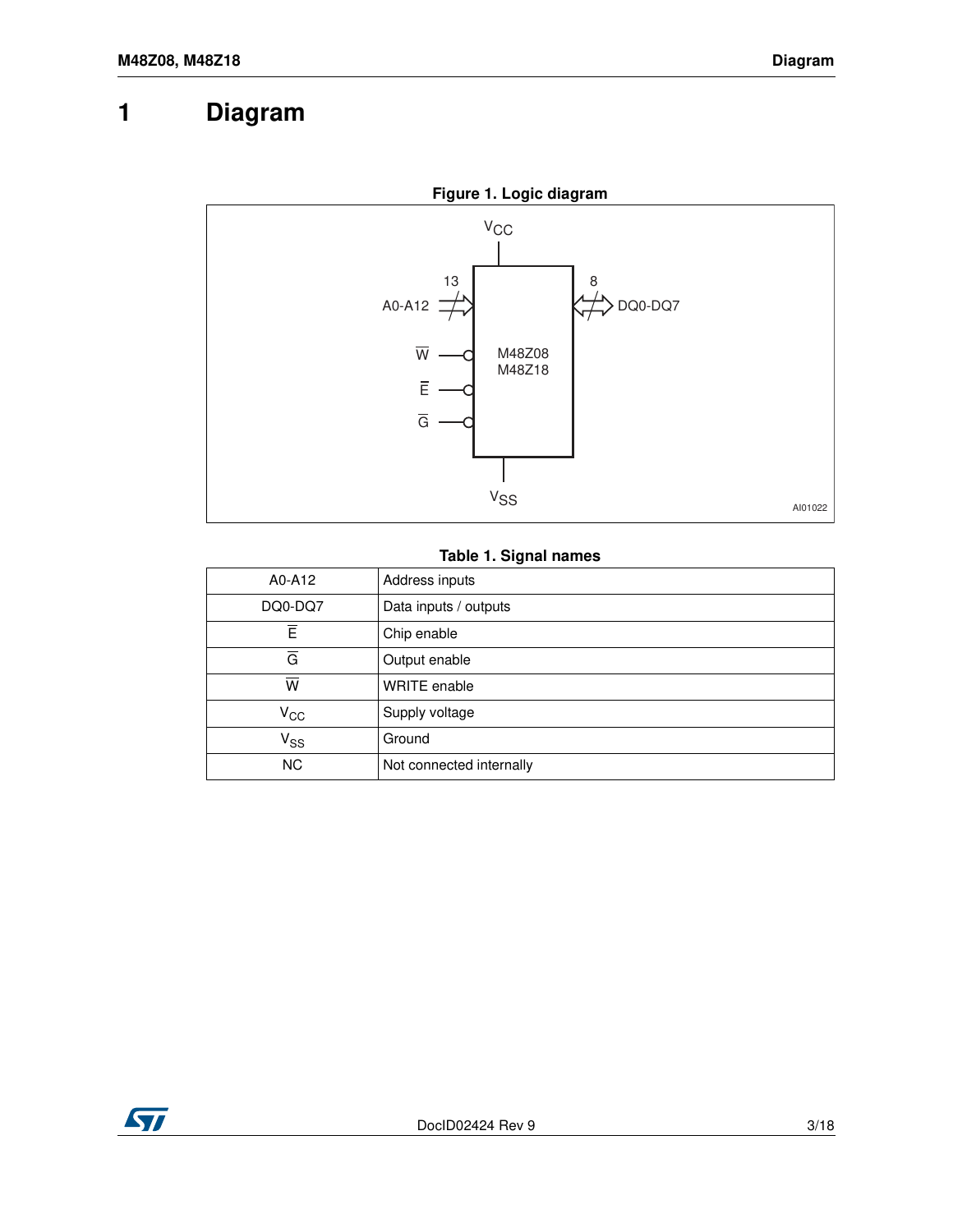## <span id="page-3-0"></span>**2 Pin connection**

| NC                   |        | $28$ J $V_{CC}$          |         |
|----------------------|--------|--------------------------|---------|
| A <sub>12</sub> $12$ |        | $\overline{u}$<br>27     |         |
| A7 $[]$ 3            |        | 26 D NC                  |         |
| A6 $\Box$ 4          |        | 25 D A8                  |         |
| A5 $[$ 5             |        | 24 D A9                  |         |
| A4 $\Box$ 6          |        | 23 D A11                 |         |
| $A3$ [ $7$           | M48Z08 | $22 \nvert \overline{G}$ |         |
| A2 $\prod$ 8         | M48Z18 | $21$ $\Box$ A10          |         |
| $A1$ [ 9             |        | 20 D E                   |         |
| A0 $\prod$ 10        |        | 19 DQ7                   |         |
| DQ0 <sup>[11</sup>   |        | 18 DQ6                   |         |
| DQ1 [ 12             |        | 17 DQ5                   |         |
| DQ2 [ 13             |        | 16 DQ4                   |         |
| $VSS$ <sup>14</sup>  |        | 15 DQ3                   | AI01183 |
|                      |        |                          |         |

**Figure 3. Block diagram**



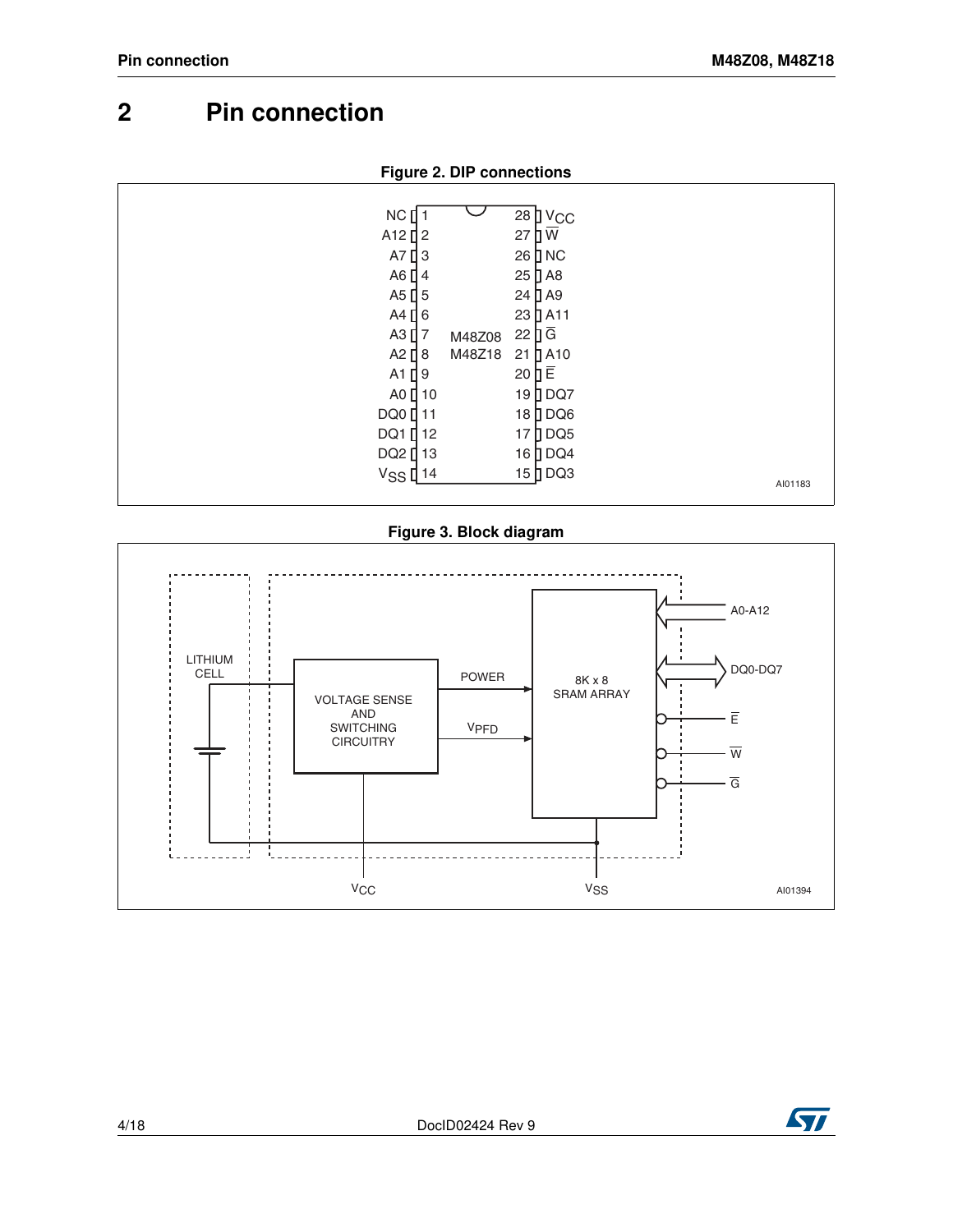## <span id="page-4-0"></span>**3 Operation modes**

The M48Z08/18 also has its own power-fail detect circuit. The control circuitry constantly monitors the single 5 V supply for an out of tolerance condition. When  $V_{CC}$  is out of tolerance, the circuit write protects the SRAM, providing a high degree of data security in the midst of unpredictable system operation brought on by low  $V_{CC}$ . As  $V_{CC}$  falls below approximately 3 V, the control circuitry connects the battery which maintains data until valid power returns.

| Mode         | $V_{CC}$                                          | Е               | G               | W               | DQ0-<br>DQ7 | <b>Power</b>        |
|--------------|---------------------------------------------------|-----------------|-----------------|-----------------|-------------|---------------------|
| Deselect     |                                                   | $V_{\text{IH}}$ | X               | X               | High Z      | Standby             |
| <b>WRITE</b> | 4.75 to 5.5 V<br>or                               | $V_{IL}$        | X               | $V_{IL}$        | $D_{IN}$    | Active              |
| <b>READ</b>  | 4.5 to 5.5 V                                      | $V_{IL}$        | $V_{IL}$        | $V_{\text{IH}}$ | $D_{OUT}$   | Active              |
| <b>READ</b>  |                                                   | $V_{IL}$        | $V_{\text{IH}}$ | $V_{\text{IH}}$ | High Z      | Active              |
| Deselect     | $V_{SO}$ to $V_{\text{PFD}}$ (min) <sup>(1)</sup> | X               | X               | X               | High Z      | CMOS standby        |
| Deselect     | $\leq$ $V_{SO}^{(1)}$                             | Χ               | X               | x               | High Z      | Battery backup mode |

1. See *Table 10* for details.

<span id="page-4-1"></span>*Note:*  $X = V_{IH}$  or  $V_{IL}$ *;*  $V_{SO}$  = battery backup switchover voltage.

#### **3.1 READ mode**

The M48Z08/18 is in the READ mode whenever  $\overline{W}$  (WRITE enable) is high and  $\overline{E}$  (chip enable) is low. The device architecture allows ripple-through access of data from eight of 65,536 locations in the static storage array. Thus, the unique address specified by the 13 Address Inputs defines which one of the 8,192 bytes of data is to be accessed. Valid data will be available at the data I/O pins within address access time  $(t_{AVOV})$  after the last address input signal is stable, providing that the  $\overline{E}$  and  $\overline{G}$  access times are also satisfied. If the  $\overline{E}$  and  $\overline{G}$  access times are not met, valid data will be available after the latter of the chip enable access time ( $t_{ELOV}$ ) or output enable access time ( $t_{GILOV}$ ).

The state of the eight three-state data I/O signals is controlled by  $\overline{E}$  and  $\overline{G}$ . If the outputs are activated before  $t_{AVOW}$ , the data lines will be driven to an indeterminate state until  $t_{AVOW}$ . If the address inputs are changed while  $\overline{E}$  and  $\overline{G}$  remain active, output data will remain valid for output data hold time  $(t_{\rm{AXOX}})$  but will go indeterminate until the next address access.

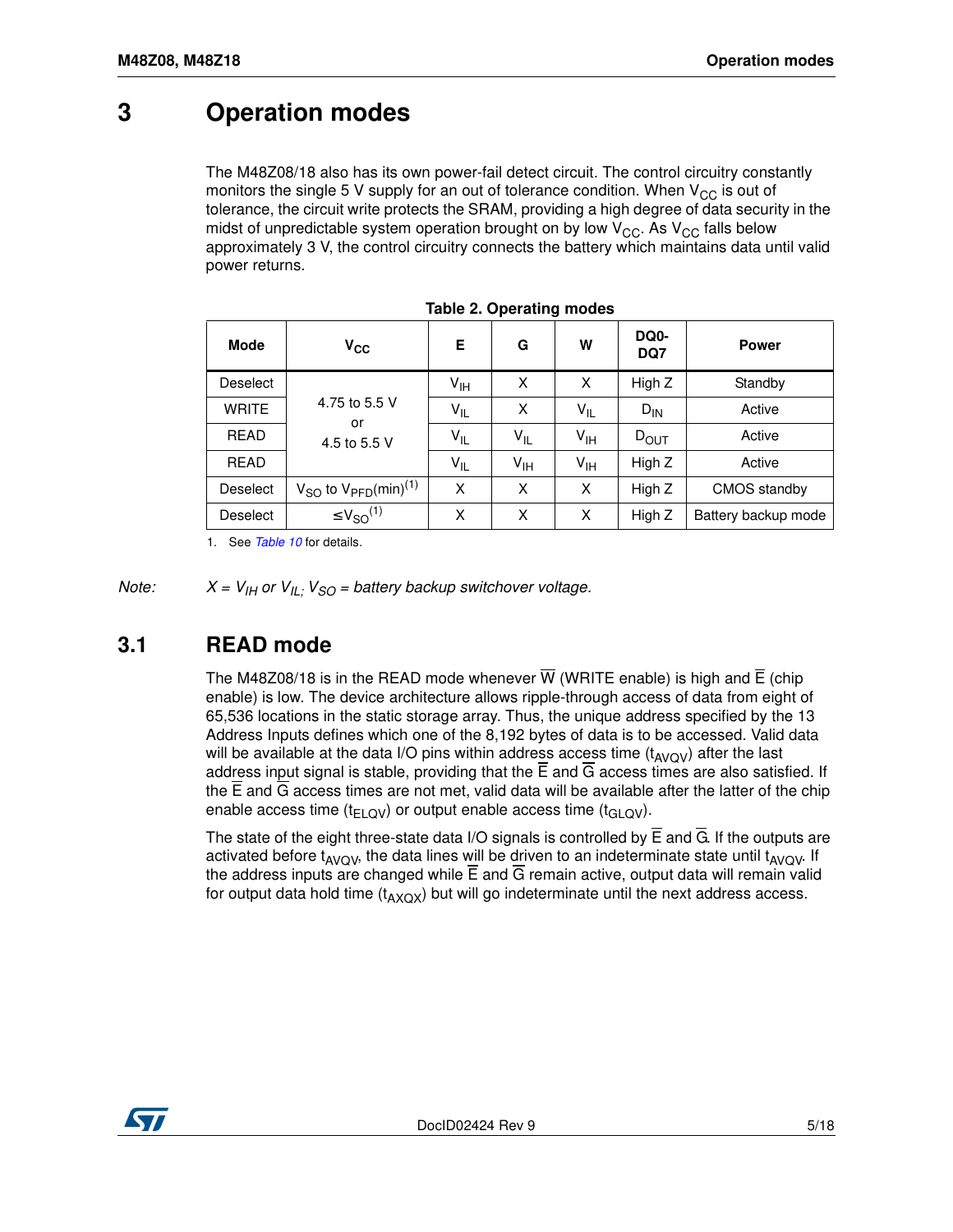

#### **Figure 4. READ mode AC waveforms**

*Note: WRITE enable (W) = high.*

|--|

|                          | Parameter <sup>(1)</sup>                | M48Z02/M48Z12 |      |      |
|--------------------------|-----------------------------------------|---------------|------|------|
| Symbol                   |                                         | Min.          | Max. | Unit |
| t <sub>AVAV</sub>        | READ cycle time                         | 100           |      | ns   |
| t <sub>AVOV</sub>        | Address valid to output valid           |               | 100  | ns   |
| t <sub>ELQV</sub>        | Chip enable low to output valid         |               | 100  | ns   |
| t <sub>GLOV</sub>        | Output enable low to output valid       |               | 50   | ns   |
| $t_{ELQX}^{(2)}$         | Chip enable low to output transition    | 10            |      | ns   |
| $t_{\text{GLQX}}^{(2)}$  | Output enable low to output transition  | 5             |      | ns   |
| $t_{EHQZ}$ <sup>2)</sup> | Chip enable high to output Hi-Z         |               | 50   | ns   |
| $t_{GHQZ}^{(2)}$         | Output enable high to output Hi-Z       |               | 40   | ns   |
| t <sub>AXQX</sub>        | Address transition to output transition | 5             |      | ns   |

1. Valid for ambient operating temperature:  $T_A = 0$  to 70 °C; V<sub>CC</sub> = 4.75 to 5.5 V or 4.5 to 5.5 V (except where noted).

2.  $C_L = 30 \text{ pF}$ 

## <span id="page-5-0"></span>**3.2 WRITE mode**

The M48Z08/18 is in the WRITE mode whenever  $\overline{W}$  and  $\overline{E}$  are active. The start of a WRITE is referenced from the latter occurring falling edge of  $\overline{W}$  or  $\overline{E}$ .

A WRITE is terminated by the earlier rising edge of  $\overline{W}$  or  $\overline{E}$ . The addresses must be held valid throughout the cycle.  $\overline{E}$  or W must return high for a minimum of t<sub>FHAX</sub> from chip enable or t<sub>WHAX</sub> from WRITE enable prior to the initiation of another READ or WRITE cycle. Data-in must be valid  $t_{DVWH}$  prior to the end of WRITE and remain valid for  $t_{WHDX}$  afterward. G should be kept high during WRITE cycles to avoid bus contention; although, if the output bus has been activated by a low on  $\overline{E}$  and  $\overline{G}$ , a low on W will disable the outputs t<sub>WLQZ</sub> after W falls.

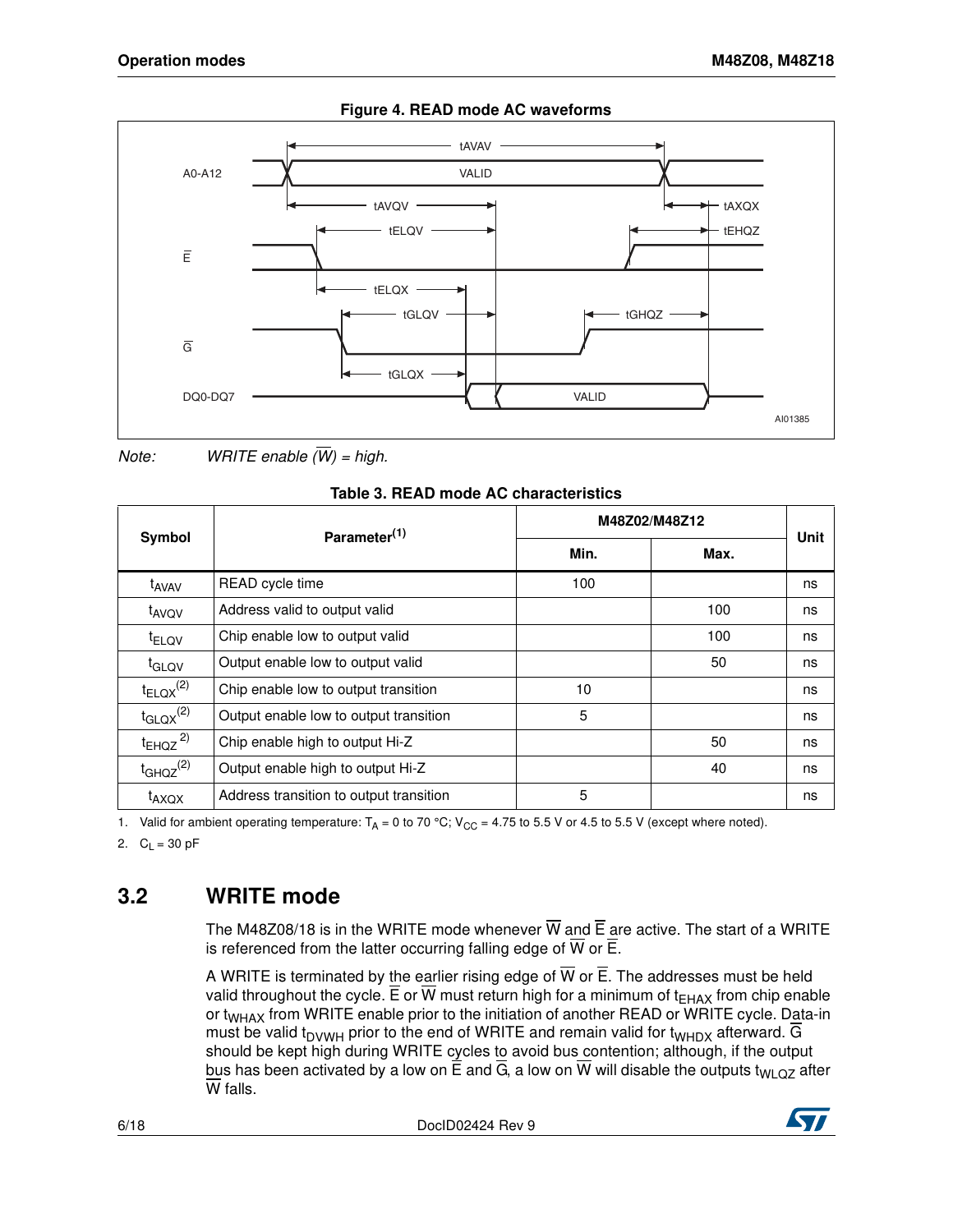

#### **Figure 5. WRITE enable controlled, WRITE AC waveform**





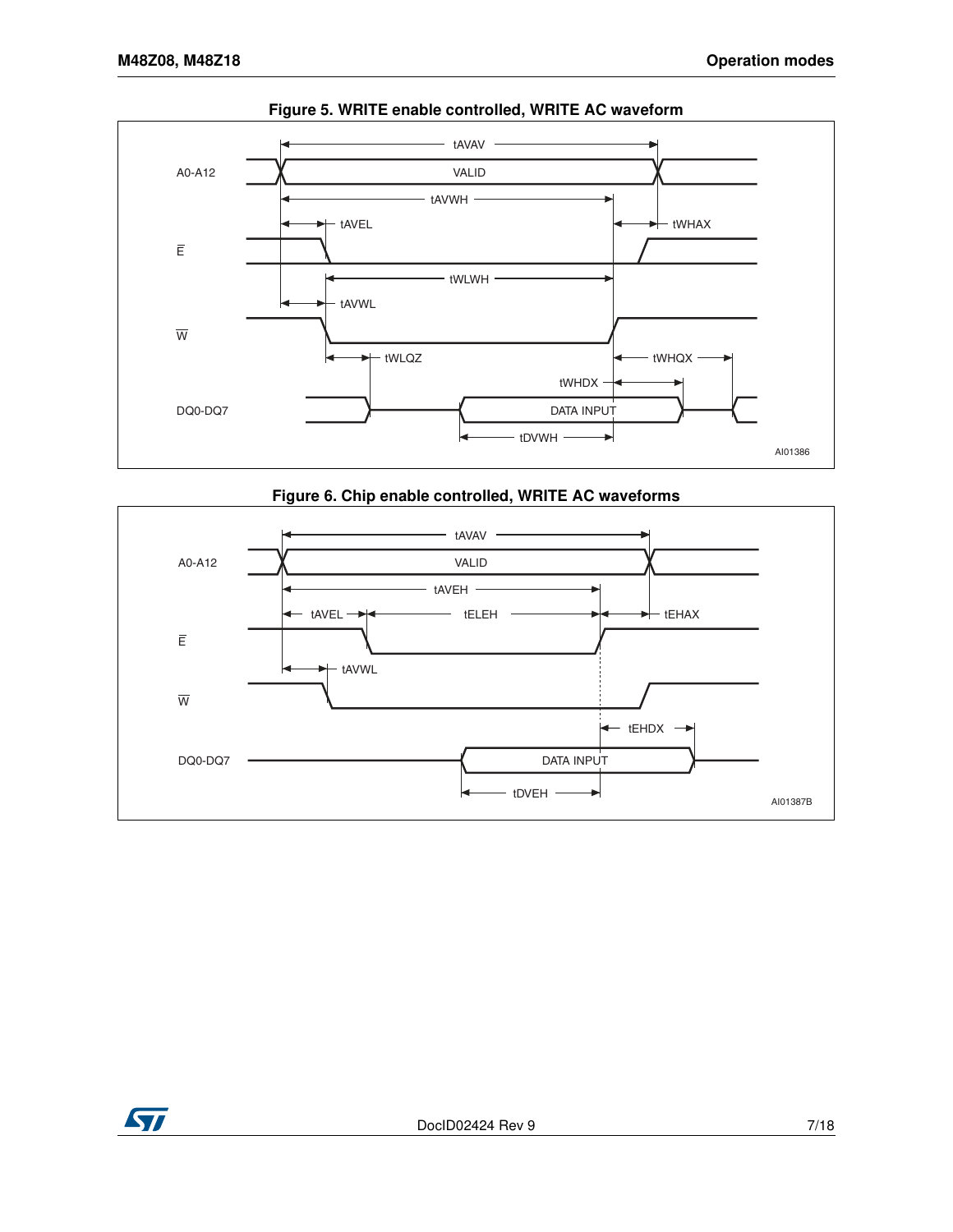|                     | Parameter <sup>(1)</sup>                | M48Z08/M48Z18 |     |      |
|---------------------|-----------------------------------------|---------------|-----|------|
| Symbol              |                                         | <b>Min</b>    | Max | Unit |
| t <sub>AVAV</sub>   | WRITE cycle time                        | 100           |     | ns   |
| t <sub>AVWL</sub>   | Address valid to WRITE enable low       | $\Omega$      |     | ns   |
| t <sub>AVEL</sub>   | Address valid to chip enable 1 low      | 0             |     | ns   |
| t <sub>WLWH</sub>   | WRITE enable pulse width                | 80            |     | ns   |
| <sup>t</sup> ELEH   | Chip enable low to chip enable 1 high   | 80            |     | ns   |
| t <sub>WHAX</sub>   | WRITE enable high to address transition | 10            |     | ns   |
| <sup>t</sup> EHAX   | Chip enable high to address transition  | 10            |     | ns   |
| t <sub>DVWH</sub>   | Input valid to WRITE enable high        | 50            |     | ns   |
| t <sub>DVEH</sub>   | Input valid to chip enable high         | 30            |     | ns   |
| t <sub>WHDX</sub>   | WRITE enable high to input transition   | 5             |     | ns   |
| <sup>t</sup> EHDX   | Chip enable high to input transition    | 5             |     | ns   |
| $t_{WLQZ}^{(2)(3)}$ | WRITE enable low to output Hi-Z         |               | 50  | ns   |
| t <sub>AVWH</sub>   | Address valid to WRITE enable high      | 80            |     | ns   |
| t <sub>AVEH</sub>   | Address valid to chip enable high       | 80            |     | ns   |
| $t_{WHQX}^{(2)(3)}$ | WRITE enable high to output transition  | 10            |     | ns   |

#### **Table 4. WRITE mode AC characteristics**

1. Valid for ambient operating temperature:  $T_A = 0$  to 70 °C; V<sub>CC</sub> = 4.75 to 5.5 V or 4.5 to 5.5 V (except where noted).

2. C<sub>L</sub> = 30 pF.

3. If E goes low simultaneously with W going low, the outputs remain in the high impedance state.

## <span id="page-7-0"></span>**3.3 Data retention mode**

With valid  $V_{CC}$  applied, the M48Z08/18 operates as a conventional BYTEWIDE<sup>TM</sup> static RAM. Should the supply voltage decay, the RAM will automatically power-fail deselect, write protecting itself when  $V_{CC}$  falls within the  $V_{PFD}$  (max),  $V_{PFD}$  (min) window. All outputs become high impedance, and all inputs are treated as "don't care."

*Note: A power failure during a WRITE cycle may corrupt data at the currently addressed location, but does not jeopardize the rest of the RAM's content. At voltages below V<sub>PFD</sub> (min), the user can be assured the memory will be in a write protected state, provided the V<sub>CC</sub> fall time is not less than t<sub>F</sub> The M48Z08/18 may respond to transient noise spikes on V<sub>CC</sub> that reach into the deselect window during the time the device is sampling V<sub>CC</sub>. Therefore, decoupling of the power supply lines is recommended.*

> When  $V_{CC}$  drops below  $V_{SO}$ , the control circuit switches power to the internal battery which preserves data. The internal button cell will maintain data in the M48Z08/18 for an accumulated period of at least 11 years when  $V_{CC}$  is less than  $V_{SO}$ .

> As system power returns and  $V_{CC}$  rises above  $V_{SO}$ , the battery is disconnected, and the power supply is switched to external  $V_{CC}$ . Write protection continues until  $V_{CC}$  reaches  $V_{\text{PFD}}$  (min) plus t<sub>rec</sub> (min). E should be kept high as  $V_{\text{CC}}$  rises past  $V_{\text{PFD}}$  (min) to prevent inadvertent write cycles prior to system stabilization. Normal RAM operation can resume  $t_{rec}$ after  $V_{CC}$  exceeds  $V_{PFD}$  (max). For more information on battery storage life refer to the application note AN1012.

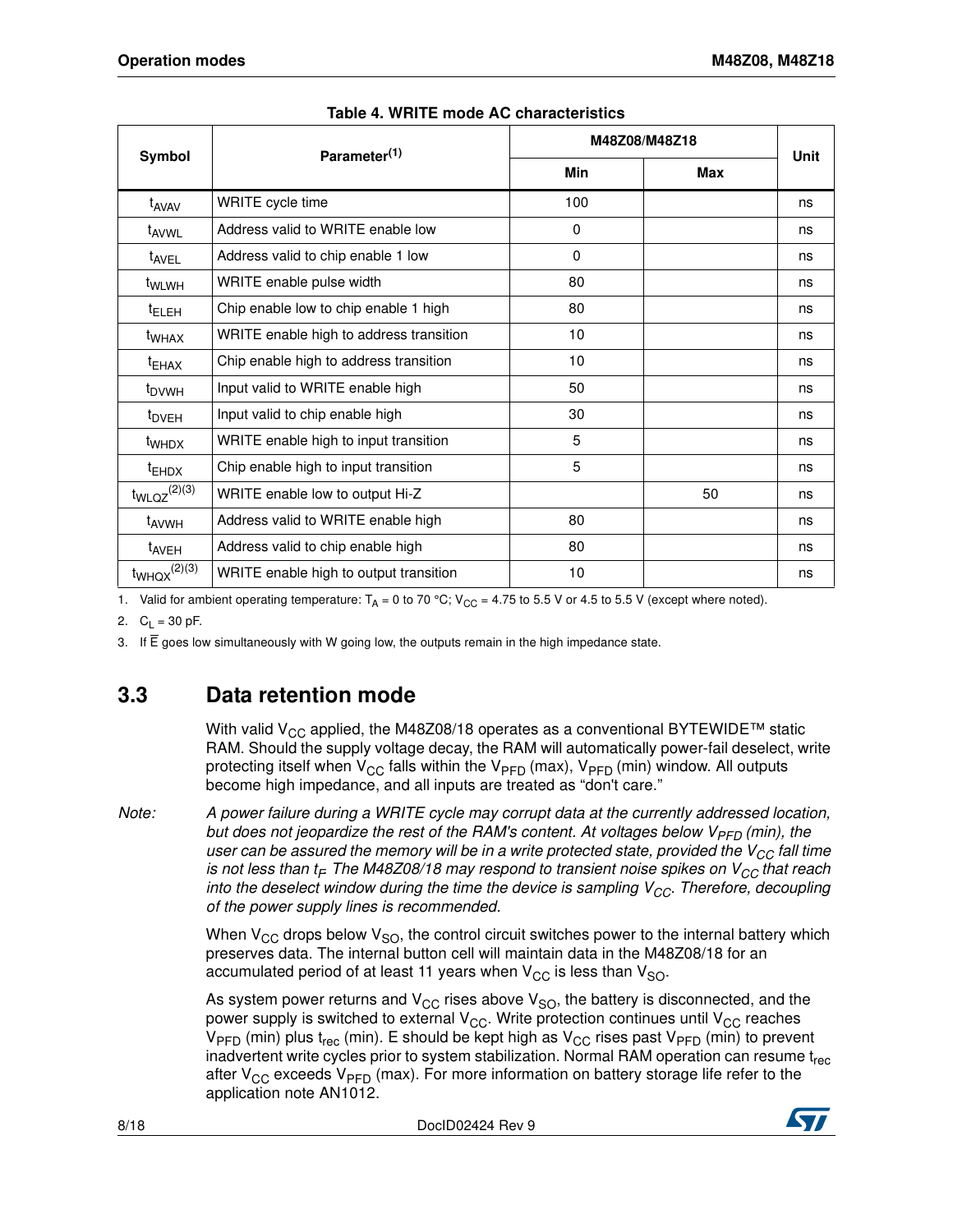#### <span id="page-8-0"></span>**3.4** V<sub>CC</sub> noise and negative going transients

 $I_{CC}$  transients, including those produced by output switching, can produce voltage fluctuations, resulting in spikes on the  $V_{CC}$  bus. These transients can be reduced if capacitors are used to store energy which stabilizes the  $V_{CC}$  bus. The energy stored in the [bypass c](#page-8-1)apacitors will be released as low going spikes are generated or energy will be absorbed when overshoots occur. A ceramic bypass capacitor value of  $0.1 \mu$ F (as shown in *Figure 7*) is recommended in order to provide the needed filtering.

In addition to transients that are caused by normal SRAM operation, power cycling can generate negative voltage spikes on  $V_{CC}$  that drive it to values below  $V_{SS}$  by as much as one volt. These negative spikes can cause data corruption in the SRAM while in battery backup mode. To protect from these voltage spikes, STMicroelectronics recommends connecting a Schottky diode from  $V_{CC}$  to  $V_{SS}$  (cathode connected to  $V_{CC}$ , anode to  $V_{SS}$ ). Schottky diode 1N5817 is recommended for through hole and MBRS120T3 is recommended for surface mount.

<span id="page-8-1"></span>

**Figure 7. Supply voltage protection**

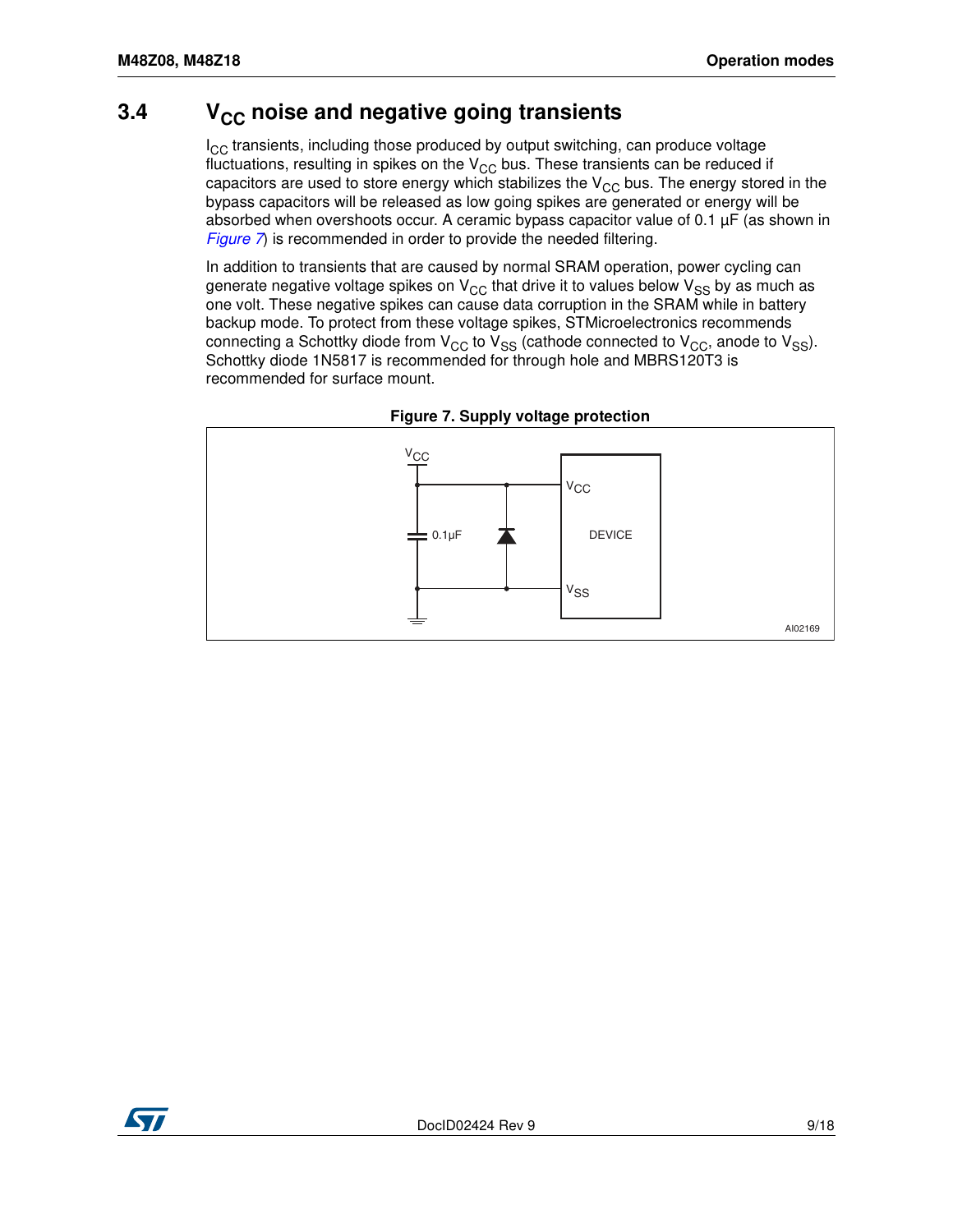## <span id="page-9-0"></span>**4 Maximum ratings**

Stressing the device above the rating listed in the absolute maximum ratings table may cause permanent damage to the device. These are stress ratings only and operation of the device at these or any other conditions above those indicated in the operating sections of this specification is not implied. Exposure to absolute maximum rating conditions for extended periods may affect device reliability.

| Symbol                      | <b>Parameter</b>                                    |         | <b>Value</b>  | Unit |
|-----------------------------|-----------------------------------------------------|---------|---------------|------|
| Т <sub>А</sub>              | Ambient operating temperature                       | Grade 1 | 0 to 70       | °C   |
| $\mathsf{T}_{\textsf{STG}}$ | Storage temperature ( $V_{CC}$ off, oscillator off) |         | $-40$ to 85   | °C   |
| $T_{SLD}^{(1)}$             | Lead solder temperature for 10 seconds              |         | 260           | °C   |
| $V_{IO}$                    | Input or output voltages                            |         | $-0.3$ to $7$ | ν    |
| $V_{\rm CC}$                | Supply voltage                                      |         | $-0.3$ to $7$ | ν    |
| Ιo                          | Output current                                      |         | 20            | mA   |
| $P_D$                       | Power dissipation                                   |         |               | W    |

1. Soldering temperature of the IC leads is to not exceed 260 °C for 10 seconds. Furthermore, the devices shall not be exposed to IR reflow nor preheat cycles (as performed as part of wave soldering). ST recommends the devices be hand-soldered or placed in sockets to avoid heat damage to the batteries.

**Caution:** *Negative undershoots below –0.3 V are not allowed on any pin while in the battery backup mode.* 

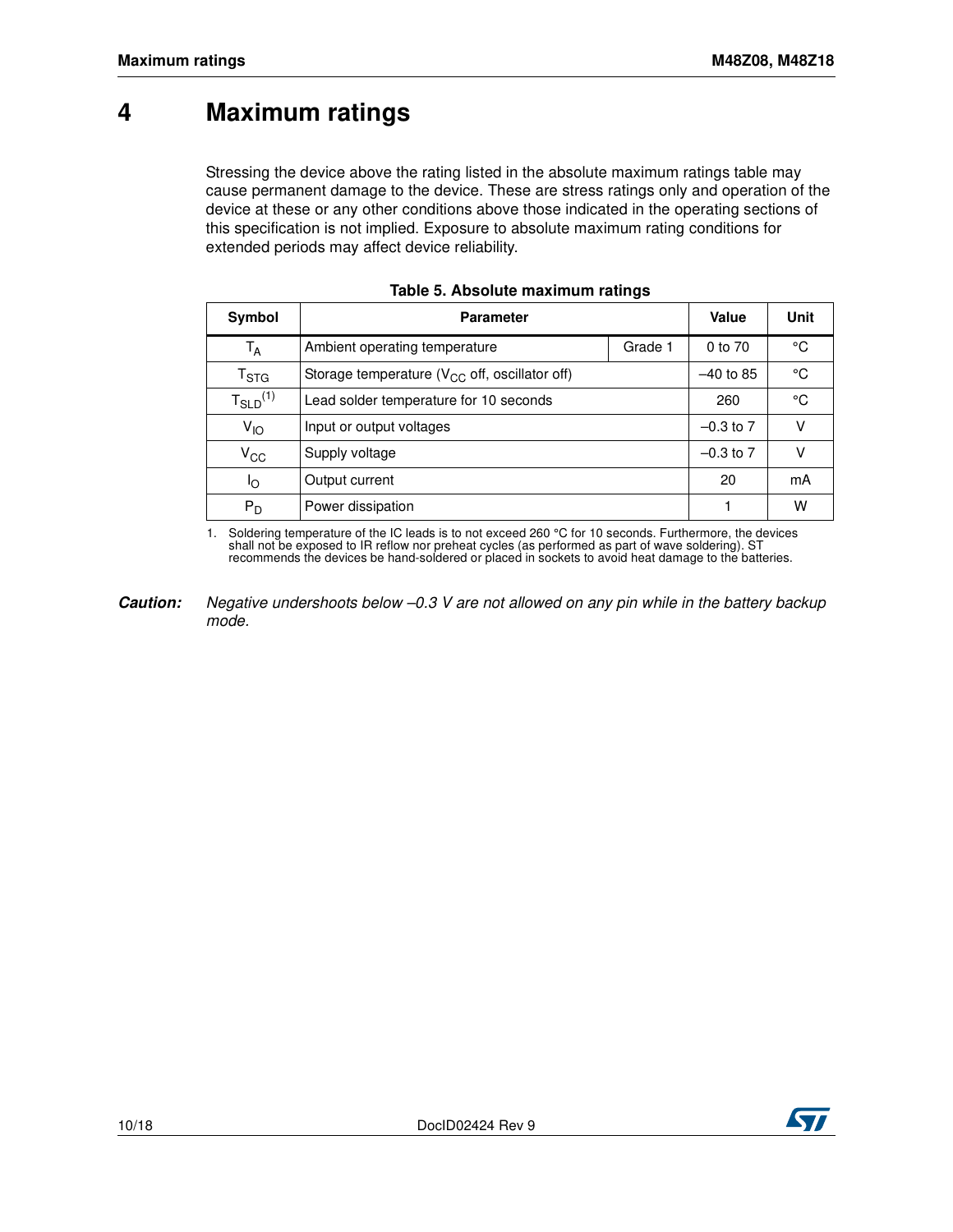## <span id="page-10-0"></span>**5 DC and AC parameters**

This section summarizes the operating and measurement conditions, as well as the DC and

AC characteristics of the device. The parameters in the following DC and AC characteristic tables are derived from tests performed under the measurement conditions listed in the relevant tables. Designers should check that the operating conditions in their projects match the measurement conditions when using the quoted parameters.

| <b>Parameter</b>                      |         | M48Z08      | M48Z18     | Unit |  |
|---------------------------------------|---------|-------------|------------|------|--|
| Supply voltage $(V_{CC})$             |         | 4.75 to 5.5 | 4.5 to 5.5 | V    |  |
| Ambient operating temperature $(T_A)$ | Grade 1 | 0 to 70     | 0 to 70    | °C   |  |
| Load capacitance $(C_1)$              |         | 100         | 100        | pF   |  |
| Input rise and fall times             |         | $\leq 5$    | $\leq 5$   | ns   |  |
| Input pulse voltages                  |         | $0$ to $3$  | $0$ to $3$ | ν    |  |
| Input and output timing ref. voltages |         | 1.5         | 1.5        | v    |  |

*Note: Output Hi-Z is defined as the point where data is no longer driven.*



#### **Figure 8. AC testing load circuit**

**Table 7. Capacitance**

| Symbol         | Parameter $(1)(2)$         | Min | Max | Unit |
|----------------|----------------------------|-----|-----|------|
| $C_{IN}$       | Input capacitance          | -   | 10  | рF   |
| $C_{10}^{(3)}$ | Input / output capacitance | -   | 10  | рF   |

1. Effective capacitance measured with power supply at 5 V. Sampled only, not 100% tested.

2. At  $25^{\circ}$ C, f = 1 MHz.

3. Outputs deselected.

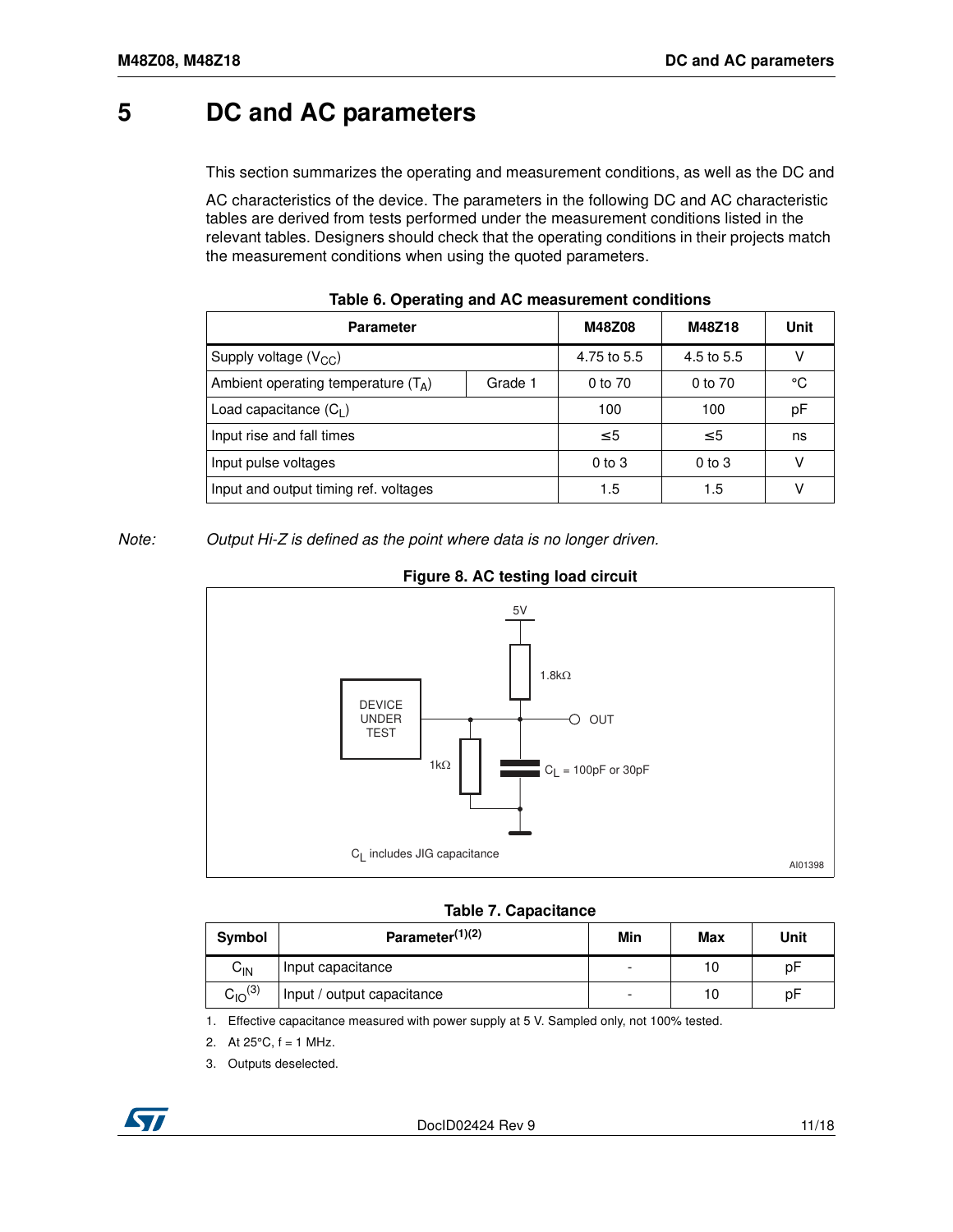| Symbol                  | <b>Parameter</b>              | Test condition <sup>(1)</sup>            | Min    | Max                | Unit |
|-------------------------|-------------------------------|------------------------------------------|--------|--------------------|------|
| <sup>I</sup> LI.        | Input leakage current         | $OV \leq V_{IN} \leq V_{CC}$             |        | ±1                 | μA   |
| $I_{LO}$ <sup>(2)</sup> | Output leakage current        | $0V \leq V_{OUT} \leq V_{CC}$            |        | ±1                 | μA   |
| ICC                     | Supply current                | Outputs open                             |        | 80                 | mA   |
| $I_{\rm CC1}$           | Supply current (standby) TTL  | $\overline{E}$ = $V_{\text{IH}}$         |        | 3                  | mA   |
| $I_{CC2}$               | Supply current (standby) CMOS | $\overline{E}$ = V <sub>CC</sub> – 0.2 V |        | 3                  | mA   |
| $V_{IL}$                | Input low voltage             |                                          | $-0.3$ | 0.8                | V    |
| $V_{\text{IH}}$         | Input high voltage            |                                          | 2.2    | $V_{\rm CC}$ + 0.3 | V    |
| $V_{OL}$                | Output low voltage            | $I_{OL} = 2.1$ mA                        |        | 0.4                | V    |
| $V_{OH}$                | Output high voltage           | $I_{OH} = -1$ mA                         | 2.4    |                    | v    |

|  |  |  |  | Table 8. DC characteristics |
|--|--|--|--|-----------------------------|
|--|--|--|--|-----------------------------|

1. Valid for ambient operating temperature:  $T_A = 0$  to 70 °C;  $V_{CC} = 4.75$  to 5.5 V or 4.5 to 5.5 V (except where noted).

2. Outputs deselected.



**Figure 9. Power down/up mode AC waveforms**

*Note: Inputs may or may not be recognized at this time. Caution should be taken to keep E high as VCC rises past VPFD (min). Some systems may perform inadvertent WRITE cycles after VCC rises above VPFD (min) but before normal system operations begin. Even though a power on reset is being applied to the processor, a reset condition may not occur until after the system is running.*

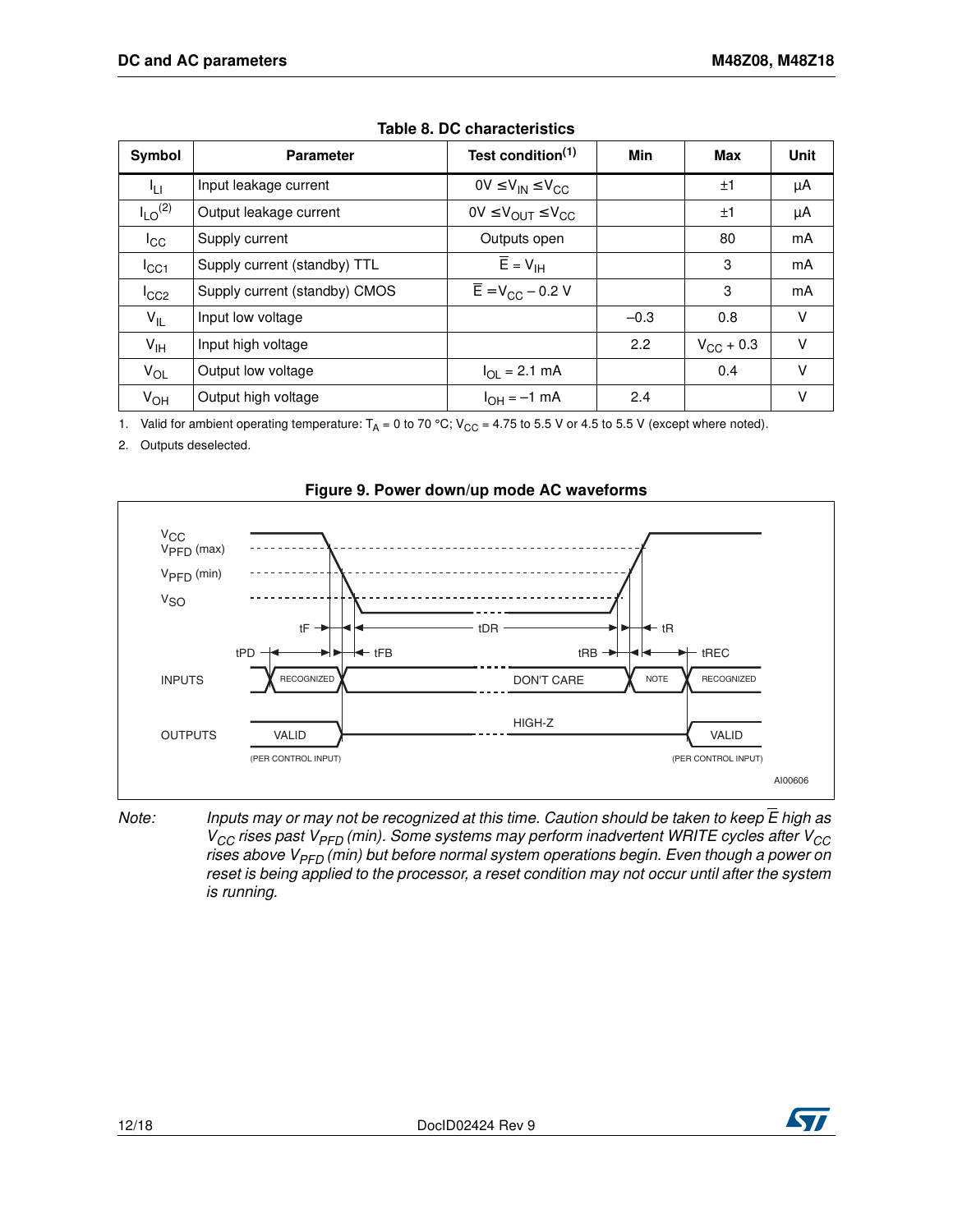| Symbol                  | Parameter <sup>(1)</sup>                                                   | Min. | Max. | Unit |
|-------------------------|----------------------------------------------------------------------------|------|------|------|
| t <sub>PD</sub>         | $\overline{E}$ or $\overline{W}$ at $V_{\text{IH}}$ before power down      | 0    |      | μs   |
| $t_F^{(2)}$             | $V_{\text{PFD}}$ (max) to $V_{\text{PFD}}$ (min) $V_{\text{CC}}$ fall time | 300  |      | μs   |
| $t_{FB}$ <sup>(3)</sup> | $V_{\text{PFD}}$ (min) to $V_{\text{SS}}$ $V_{\text{CC}}$ fall time        | 10   |      | μs   |
| t <sub>R</sub>          | $V_{\text{PFD}}$ (min) to $V_{\text{PFD}}$ (max) $V_{\text{CC}}$ rise time | 0    |      | μs   |
| t <sub>RB</sub>         | $V_{SS}$ to $V_{PFD}$ (min) $V_{CC}$ rise time                             |      |      | μs   |
| <sup>t</sup> REC        | $\overline{E}$ or $\overline{W}$ at $V_{IH}$ before power up               | っ    |      | ms   |

|  | Table 9. Power down/up AC characteristics |  |  |
|--|-------------------------------------------|--|--|
|--|-------------------------------------------|--|--|

1. Valid for ambient operating temperature:  $T_A = 0$  to 70 °C; V<sub>CC</sub> = 4.75 to 5.5 V or 4.5 to 5.5 V (except where noted).

2. V<sub>PFD</sub> (max) to V<sub>PFD</sub> (min) fall time of less than t<sub>F</sub> may result in deselection/write protection not occurring until 200 μs after V<sub>CC</sub> passes V<sub>PFD</sub> (min).

3.  $V_{\text{PFD}}$  (min) to  $V_{\text{SS}}$  fall time of less than t<sub>FB</sub> may cause corruption of RAM data.

<span id="page-12-0"></span>

| Symbol                     | Parameter <sup>(1)(2)</sup>       | Min.   | Typ. | Max. | <b>Unit</b>  |   |
|----------------------------|-----------------------------------|--------|------|------|--------------|---|
|                            | Power-fail deselect voltage       |        | 4.5  | 4.6  | 4.75         | v |
| V <sub>PFD</sub>           |                                   | M48Z18 | 4.2  | 4.3  | 4.5          |   |
| $\mathsf{V}_{\mathsf{SO}}$ | Battery backup switchover voltage |        | 3.0  |      |              |   |
| $t_{DR}$ $(3)$             | Expected data retention time      | 11     |      |      | <b>YEARS</b> |   |

| Table 10. Power down/up trip points DC characteristics |  |  |  |  |  |  |  |
|--------------------------------------------------------|--|--|--|--|--|--|--|
|--------------------------------------------------------|--|--|--|--|--|--|--|

1. All voltages referenced to  $V_{SS}$ .

2. Valid for ambient operating temperature:  $T_A = 0$  to 70 °C; V<sub>CC</sub> = 4.75 to 5.5 V or 4.5 to 5.5 V (except where noted).

3. At 25 °C,  $V_{CC} = 0$  V.

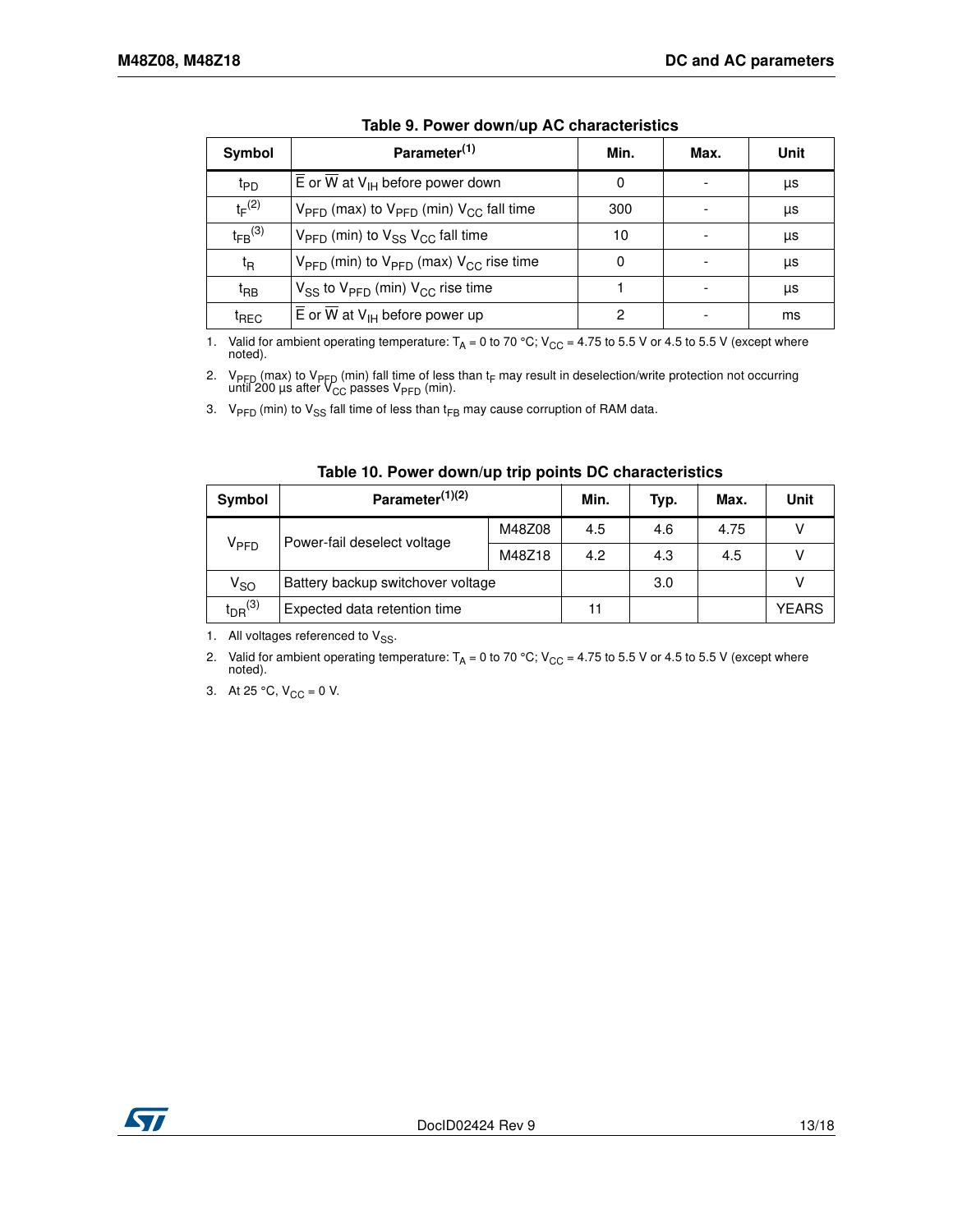## <span id="page-13-0"></span>**6 Package mechanical data**

In order to meet environmental requirements, ST offers these devic[es in different](http://www.st.com) grades of ECOPACK packages, depending on their level of environmental compliance. ECOPACK specifications, grade definitions and product status are available at: *www.st.com*. ECOPACK is an ST trademark.





*Note: Drawing is not to scale.*

|                |       |       |       |        | , paonago mooni |       |  |
|----------------|-------|-------|-------|--------|-----------------|-------|--|
| Symb           |       | mm    |       | inches |                 |       |  |
|                | Typ.  | Min.  | Max.  | Typ.   | Min.            | Max.  |  |
| A              |       | 8.89  | 9.65  |        | 0.350           | 0.380 |  |
| A1             |       | 0.38  | 0.76  |        | 0.015           | 0.030 |  |
| A <sub>2</sub> |       | 8.38  | 8.89  |        | 0.330           | 0.350 |  |
| B              |       | 0.38  | 0.53  |        | 0.015           | 0.021 |  |
| B1             |       | 1.14  | 1.78  |        | 0.045           | 0.070 |  |
| $\mathsf C$    |       | 0.20  | 0.31  |        | 0.008           | 0.012 |  |
| D              |       | 39.37 | 39.88 |        | 1.550           | 1.570 |  |
| E              |       | 17.83 | 18.34 |        | 0.702           | 0.722 |  |
| e1             |       | 2.29  | 2.79  |        | 0.090           | 0.110 |  |
| e3             | 33.02 |       |       | 1.3    |                 |       |  |
| eA             |       | 15.24 | 16.00 |        | 0.600           | 0.630 |  |
| L              |       | 3.05  | 3.81  |        | 0.120           | 0.150 |  |
| $\mathsf{N}$   |       | 28    |       |        | 28              |       |  |

#### **Table 11. PDIP 28.7 – 28 pin plastic DIP, battery CAPHAT™, package mech. data**

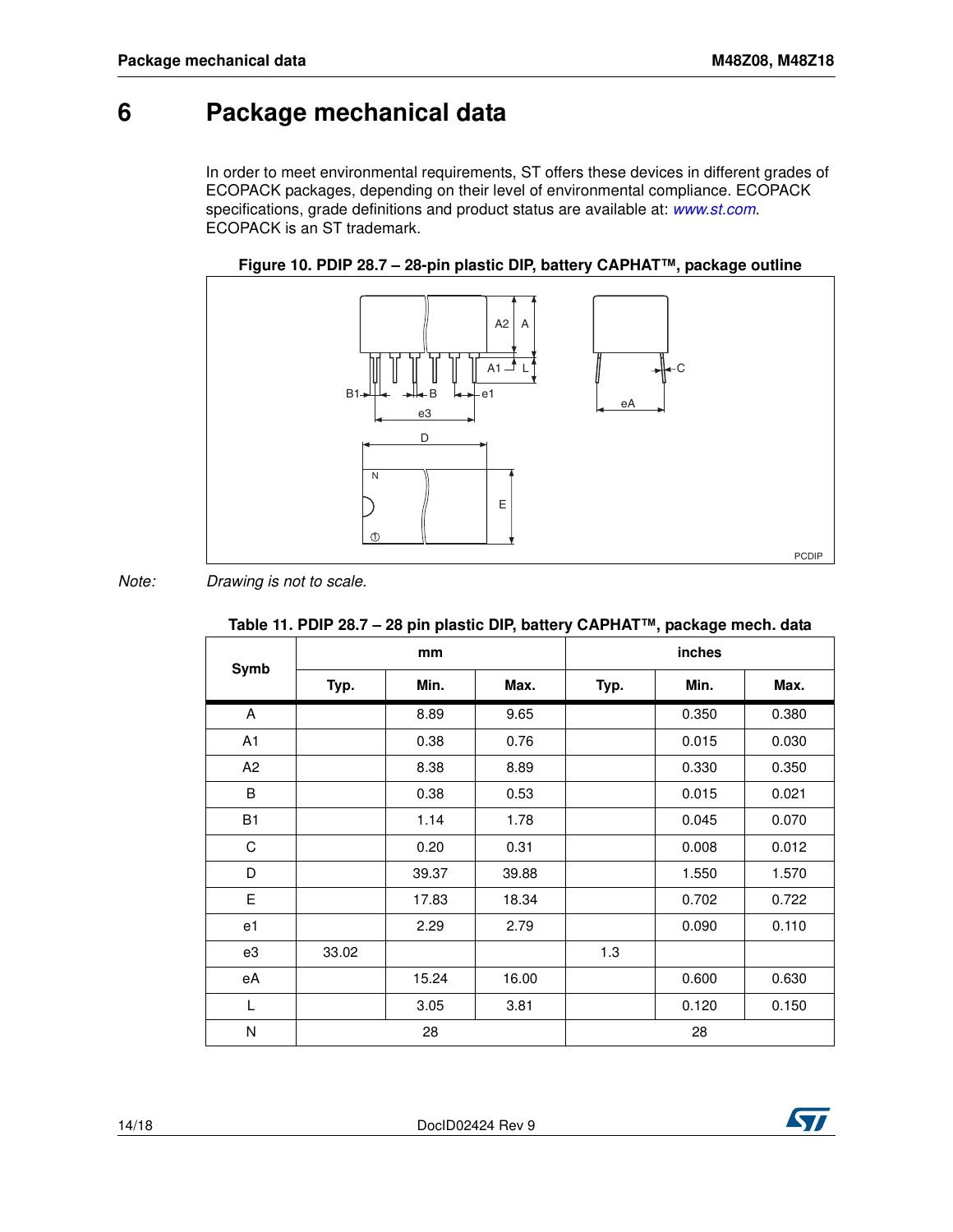# <span id="page-14-0"></span>**7 Part numbering**

#### **Table 12. Ordering information**

<span id="page-14-1"></span>

| Order code    | Package          | Temperature<br>range | <b>Speed</b> | Supply voltage                                                 |
|---------------|------------------|----------------------|--------------|----------------------------------------------------------------|
| M48Z08-100PC1 | <b>PDIP 28.7</b> | 0 to 70 $^{\circ}$ C | -100         | $V_{\rm CC}$ = 4.75 to 5.5 V; V <sub>PFD</sub> = 4.5 to 4.75 V |
| M48Z18-100PC1 |                  |                      |              | $V_{CC}$ = 4.5 to 5.5 V; $V_{PFD}$ = 4.2 to 4.5 V              |

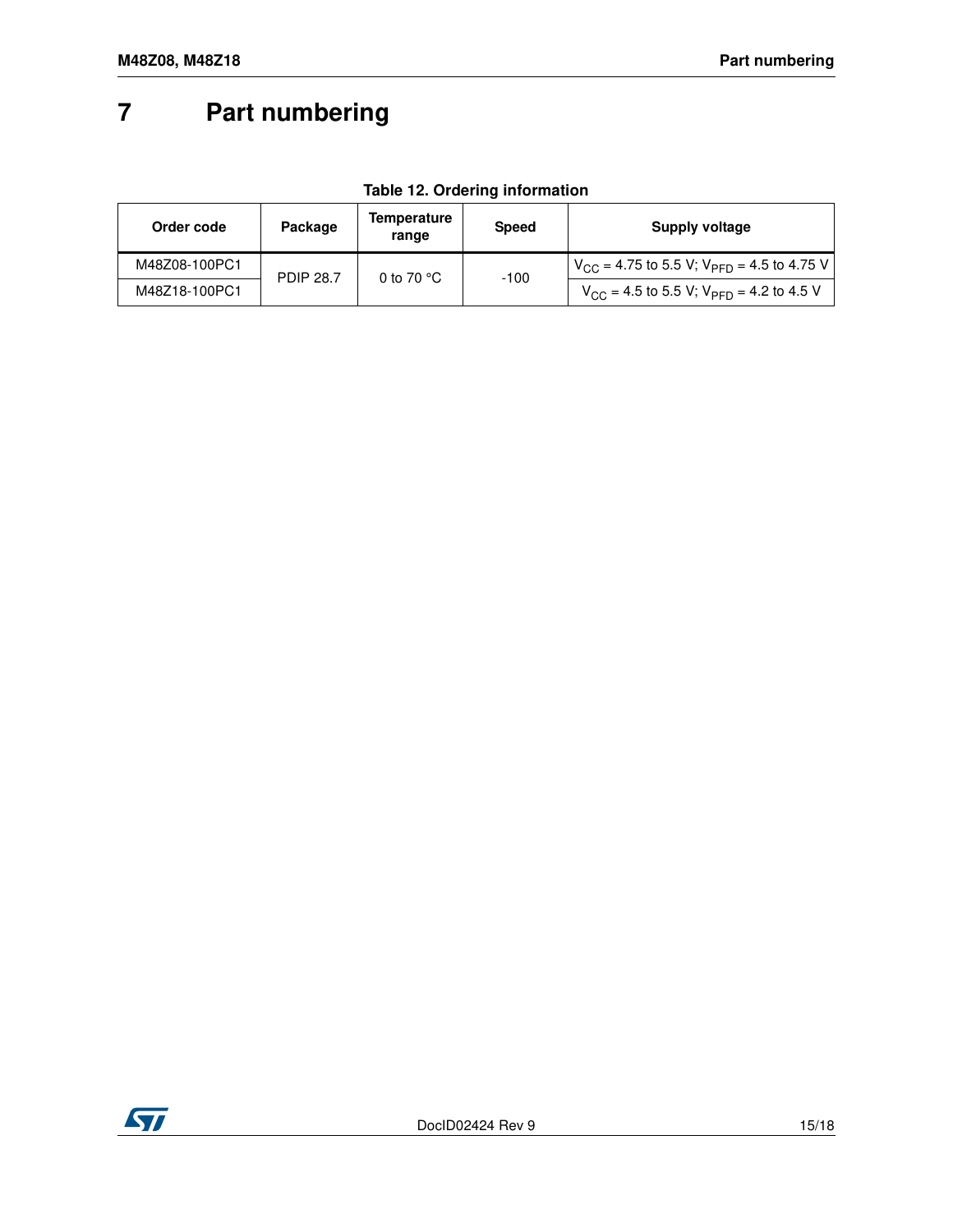## <span id="page-15-0"></span>**8 Environmental information**

#### **Figure 11. Recycling symbols**



This product contains a non-rechargeable lithium (lithium carbon monofluoride chemistry) button cell battery fully encapsulated in the final product.

Recycle or dispose of batteries in accordance with the battery manufacturer's instructions and local/national disposal and recycling regulations.

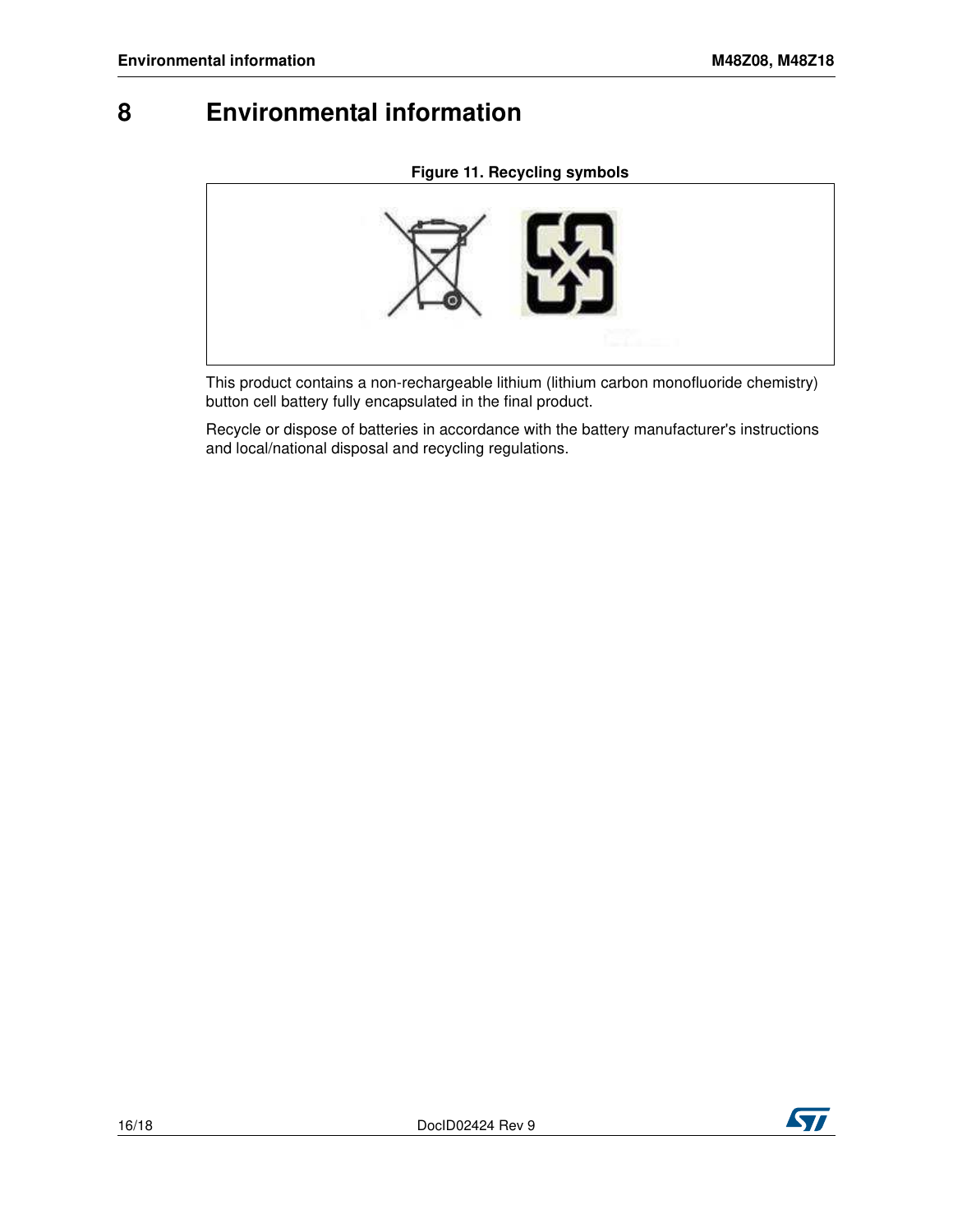# <span id="page-16-0"></span>**9 Revision history**

| <b>Date</b> | <b>Revision</b> | <b>Changes</b>                                                                                                                 |
|-------------|-----------------|--------------------------------------------------------------------------------------------------------------------------------|
| Mar-1999    | 1               | First issue                                                                                                                    |
| 19-Jul-2001 | $\overline{c}$  | 2-socket SOH and 2-pin SH packages removed; reformatted;<br>temperature information added to tables (Table 7, 8, 3, 4, 9, 10). |
| 19-Dec-2001 | 2.1             | Remove all references to "clock".                                                                                              |
| 21-Dec-2001 | 2.2             | Changes to text to reflect addition of M48Z08Y option.                                                                         |
| 20-May-2002 | 2.3             | Modify reflow time and temperature footnotes (Table 5).                                                                        |
| 10-Sep-2002 | 2.4             | Remove all references to "SNAPHAT" and M48Z08Y part (Figure<br>1; Table 5, 6, 3, 4, 10, 12)                                    |
| 01-Apr-2003 | 3               | v2.2 template applied; updated test condition (Table 10).                                                                      |
| 28-Aug-2004 | 4               | Reformatted; removed references to 'crystal' (Figure 1).                                                                       |
| 14-Dec-2005 | 5               | Updated template, Lead-free text, removed footnote (Table 8, 12).                                                              |
| 24-Mar-2009 | 6               | Reformatted document; added text to Section 5: Package<br>mechanical data; added Section 7: Environmental information.         |
| 27-May-2010 | 7               | Updated Section 3: Maximum ratings, Table 11; reformatted<br>document; minor textual changes.                                  |
| 07-Jun-2011 | 8               | Updated footnote of Table 5: Absolute maximum ratings; updated<br>Section 7: Environmental information.                        |
| 23-Sep-2020 | 9               | Added Table 12: Ordering information.<br>Updated package name.                                                                 |

#### **Table 13. Document revision history**